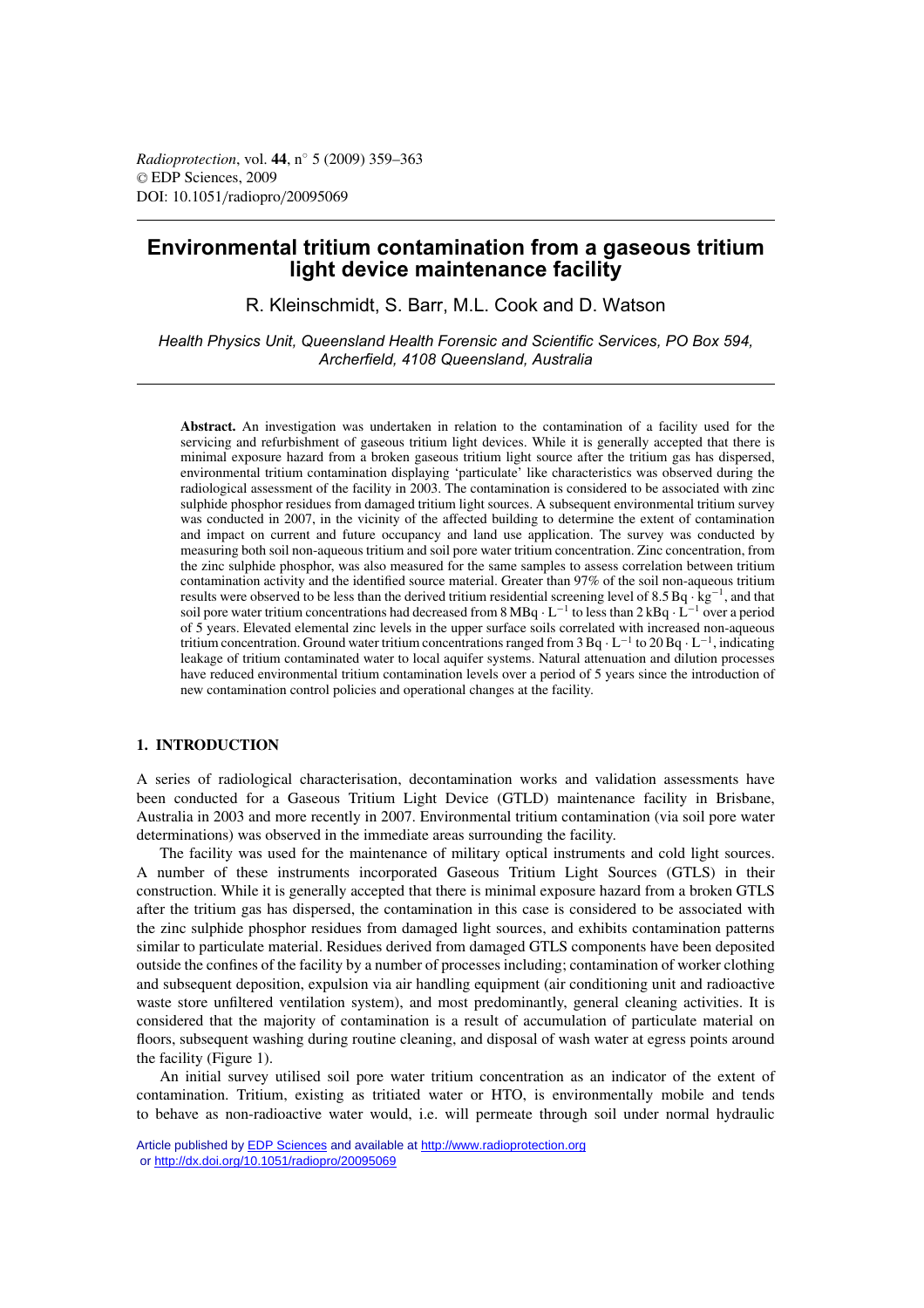#### 360 RADIOPROTECTION



**Figure 1.** Soil nHTO concentration contour map showing correction with egress point from the facility.

conditions. A more useful measure for the purposes of dealing with contaminated land is the 'nonaqueous tritium' (nHTO) concentration present in the soil. In addition to tritium existing as HTO, organically bound tritium, a result of fixation by biological and chemical processes, or tritium diffused into various matrices may be present and represent the non-aqueous component. Quantification of all these variants allows assessment of the reservoir of tritium that may become available in environmental processes. NCRP [1] screening soil contamination levels for non-aqueous tritium concentration of  $8.5 Bq \cdot g^{-1}$  and  $16 Bq \cdot g^{-1}$  for residential and industrial/commercial land uses respectively, were applied.

## **2. MATERIALS AND METHODS**

## **2.1 Sampling**

The sampling design was developed to establish the extent of contamination in the immediate vicinity of the facility and surrounding areas using a combination of systematic and judgement based analyses of the site, the nature of the contaminants and site operational processes. Initial environmental sampling and analysis results for the site suggest that the contaminant source will be maintained in the upper soil profiles, with the potential for tritiated water derived from oxidation of tritium migrating or leaching from the contaminated zinc sulphide, permeating down through the soil profile in conjunction with precipitation or irrigation waters.

Surface soil samples were collected (separating vegetation) to a depth of 100 mm. A test bore (TB1) and test pit (TP2) were installed using a hand auger to allow for 100 mm incremental sub-surface soil sampling to a depth of around 1200 mm. Samples collected using these methods were used for nHTO & soil pore HTO analysis, and elemental zinc determination as required. Two groundwater monitoring wells were installed and were used in conjunction with three existing wells for sampling. Sampling was conducted on two occasions over 3 weeks to assess potential groundwater contamination. Groundwater samples were collected using a stainless steel bailer.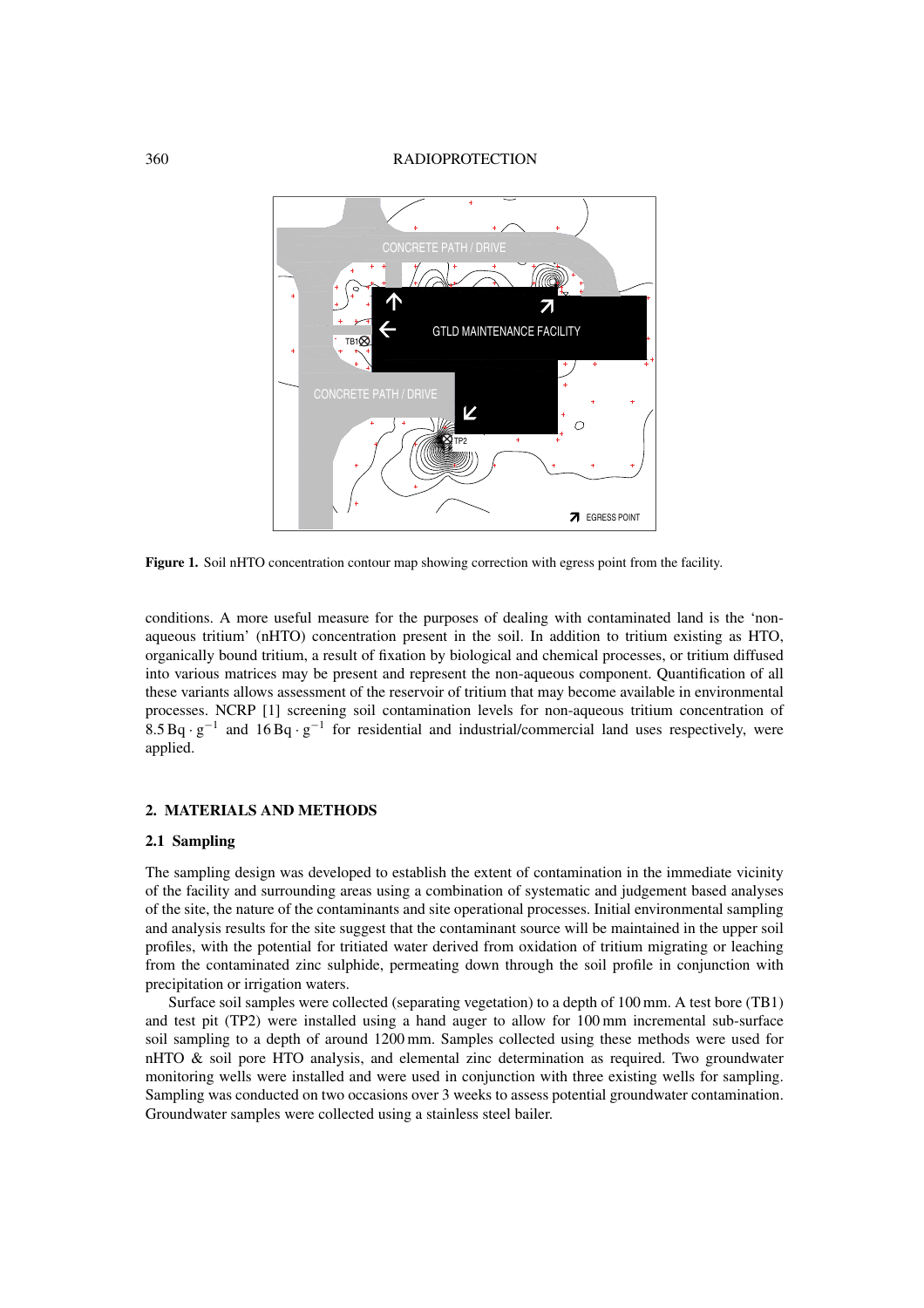### **2.2 Analysis**

The tritium contamination has been shown to be associated with zinc sulphide from damaged GTLS components as the primary contaminant, and subsequently metabolised or integrated into organic material found in soils. Quantification of the nHTO inventory in the soil requires extraction techniques that will release all tritium present. The extraction method used was based on that described by Castellano and Dick [2]. Using 10 g of soil and 50 mL of extraction fluid with subsequent distillation, a 1 mL aliquot of extracted fluid, counted for 60 minutes, yields a nHTO tritium minimum detection level of 0.050 Bq · <sup>g</sup>−1. Soil pore HTO concentration was determined by removal of pore water by evaporation and distillation. The method is based on that described by Gudelis et al. [3]. Using 100 g of soil, a 1 mL aliquot of evaporated and distilled fluid, with a count time of 180 minutes, yields a soil pore HTO minimum detection level of  $15 \text{ Bq} \cdot L^{-1}$ . A Perkin Elmer QUANTULUS 1220<sup>™</sup> liquid scintillation spectrometer was used for nHTO and soil pore HTO determinations. Groundwater samples were prepared and analysed using the method described in ISO 9698. Analysis was conducted using a Packard 3170 TR/SL™ ultra low level liquid scintillation analyser. Using an 8 mL aliquot of distilled sample, with a count time of 240 minutes, yields a tritium minimum detection level of  $3 Bq \cdot L^{-1}$ .

To confirm the assumption that 'tritiated' zinc sulphide is the primary environmental contamination vector, elemental zinc analysis was conducted on soil samples collected from TP 2 to evaluate correlation with nHTO concentration. Zinc contamination was extracted using a 48 hour, 0.5 M nitric acid digest followed by analysis by ICPAES.

## **3. RESULTS AND CONCLUSIONS**

Greater than 97% of nHTO soil tritium concentration levels (range of 0.05 Bq · g<sup>-1</sup> to 21 Bq · g<sup>-1</sup>) were less than the residential screening level of 8.5 Bq · <sup>g</sup>−1. Soil nHTO and soil pore HTO concentration was compared in incremental depth samples collected from test bore/pits (Figure 2a). The results confirm that a reservoir of tritium is present in the upper 100 mm soil layer, and that tritiated pore water is mobile within the soil column, concentration increasing with depth until pooling over an impermeable clay horizon at approx. 1 m depth. Leakage of accumulated, contaminated water from this horizon (i.e. through construction penetrations in the impermeable layer) is considered as the transport mechanism to local aquifers. Comparison of surface pore water concentration from this study with that in 2003 indicates that the pore water concentration has decreased from 8 MBq  $\cdot$  L<sup>−1</sup> to less than 2 kBq  $\cdot$  L<sup>−1</sup> over a period of 5 years. Soil zinc concentration is compared with nHTO concentration in Figure 2b. Zinc distribution within the soil log correlates with nHTO concentration, confirming the hypothesis that tritium concentration is directly related to zinc associated with phosphor material. Elevated zinc levels within the upper horizons further confirm that zinc sulphide was the deposition mechanism for the tritium contamination, and that this material remains resident in the upper horizons with little mobility to lower horizons (other than bioturbation and surface soil mixing processes). Groundwater monitoring

|  |  |  | Table 1. Tritium concentration in groundwater monitoring wells surrounding the facility. |  |
|--|--|--|------------------------------------------------------------------------------------------|--|
|  |  |  |                                                                                          |  |

| Well         | Date                        | <b>Location Relative to</b> | Max.<br>Concentration |
|--------------|-----------------------------|-----------------------------|-----------------------|
|              |                             | <b>Facility</b>             | $(Bq \cdot L^{-1})$   |
| ETMW01       | 05 Sept 2007 & 27 Sept 2007 | $20 \,\mathrm{m}$ SW        | $3 + 3$               |
| <b>BMW09</b> | 05 Sept 2007 & 27 Sept 2007 | $20 \text{ m}$ SE           | $23 \pm 3$            |
| <b>BMW04</b> | 05 Sept 2007 & 27 Sept 2007 | $24 \text{ m }$ NW          | $5 \pm 3$             |
| ETMW02       | 05 Sept 2007 & 27 Sept 2007 | $12 \text{ m N}$            | $10 \pm 2$            |
| <b>BMW08</b> | 05 Sept 2007 & 27 Sept 2007 | $30 \text{ m}$ NE           | $3 + 3$               |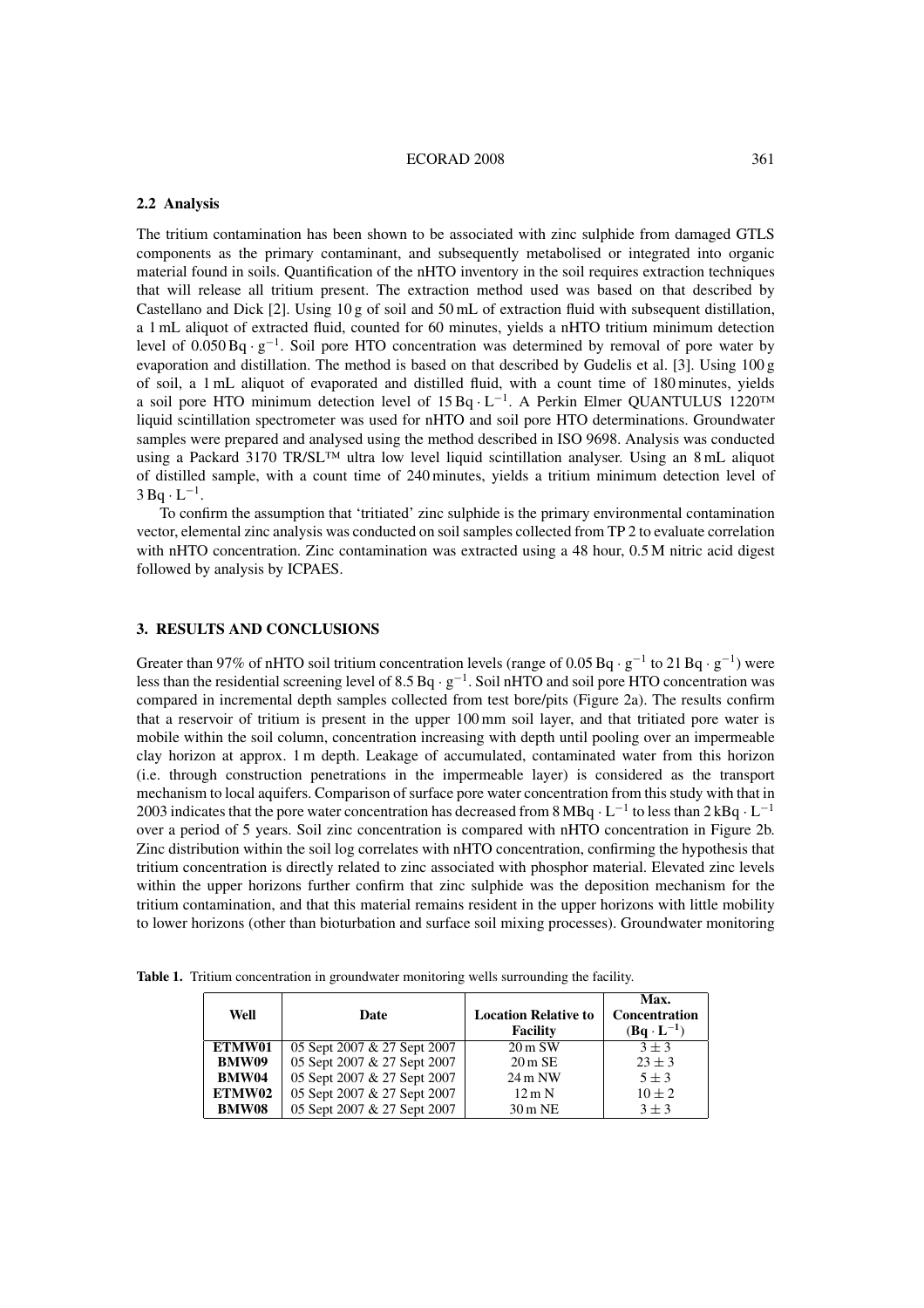#### 362 RADIOPROTECTION



**Figure 2.** a) Comparison of soil nHTO and soil pore HTO result, and, b) Comparsion of soil nHTO and elemental zinc concentration in soil.

wells were sampled to the north and south of the affected area. Tritium in groundwater concentrations ranged from the minimum detection level of approx.  $3 \text{Bq} \cdot \text{L}^{-1}$ , to  $20 \text{Bq} \cdot \text{L}^{-1}$ .

Results (Table 1) do not provide a clear understanding of groundwater flow, but provide evidence that tritium is present at concentrations greater than would be expected from natural sources. WHO [4] recommends a maximum potable water tritium concentration of 1000 Bq  $\cdot$  L<sup>-1</sup>, the guideline level being 50 times higher than the tritium maximum concentration level observed in groundwater monitoring wells sampled for this assessment.

Due to the highly localised, and limited quantity of contaminated soil that exceeded the more restrictive residential screening level of 8.5 Bq ·  $g^{-1}$ , it is considered that remediation of the subject area was not justified. The results of this study, and the 2003 survey, indicate that natural attenuation and dilution of the contaminant has occurred, and will continue to occur if the contamination source has been adequately controlled. The nature, extent and magnitude of tritium contamination suggest that there is no occupational risk to workers participating in normal duties in, or in proximity to, the facility and surrounds, or residential occupants of the site should the land use application change.